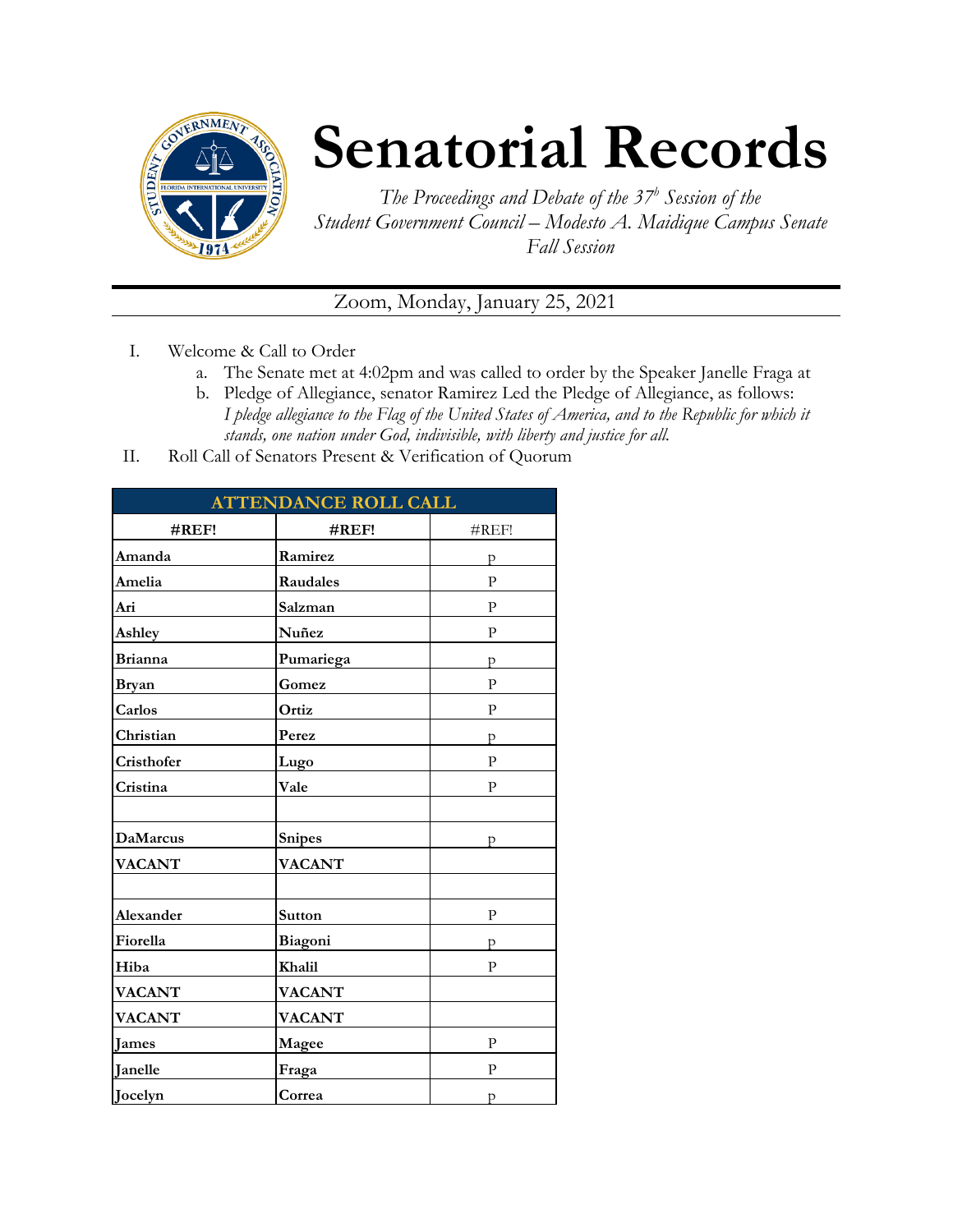| Jordan Morejon        | Castelli       | А                  |
|-----------------------|----------------|--------------------|
| Julio                 | <b>Burgos</b>  | P                  |
| Kamila                | Fernandez      | p                  |
| Karla Sofia           | Perez          | p                  |
| Kristina              | Kuhdiakova     | P                  |
|                       |                |                    |
| Nicholas              | Velazquez      |                    |
| <b>Nicholas</b>       | Pastrana       | P                  |
| Nitya                 | Ramalingam     | P                  |
| Rafael                | Vasquez        | P                  |
| Salma                 | Atassi         | P                  |
| Sandro                | <b>Alvarez</b> | $\mathbf{P}$       |
| Sergio                | Reyes          | a                  |
| Shahnawaz             | Rafi           | a.                 |
| $\#REF!$              | $\#REF!$       | #REF!              |
| <b>SENATE SEATS</b>   | 37             |                    |
| <b>VACANT SEATS</b>   | 4              | <b>QUORUM</b>      |
| <b>SENATORS</b>       |                | <b>ESTABLISHED</b> |
| <b>PRESENT</b>        | 27             |                    |
| <b>AMT FOR QUORUM</b> | 17             |                    |

III. Approval of the Minutes from January 11, 2021

a. senator pastrana moves to approve the minutes from january 11th, 2021

- IV. Adoption of the Agenda
	- a. senator lugo moves to adopt todays agenda, senator salzman seconds. motion passes
- V. Invited Speakers
	- a. Elections Commissioner Daniela Mederos
		- i. Elections are underway!
		- ii. first info session will be jan 29th
		- iii. @elections.fiu.edu if you have any questions!

#### VI. Committee Reports

- a. Finance Committee
	- i. established meeting times on mondays from 6:30-7:30pm
	- ii. If you have any questions, please contact sgafinance@fiu.edu
- b. Rules, Legislation, and Judiciary Committee
	- i. had a meeting and so far there is no legislation
	- ii. our meetings are open and we are willing to answer any legislation related questions
	- iii. If you have any questions, please contact sgarules  $@$  fiu.edu
- c. Operational Review Committee
	- i. collected questions to asks various organizations for the audit process
	- ii. If you have any questions, please contact sgaorc@fiu.edu
- d. Internal Affairs Committee
	- i. still trying to determine meeting times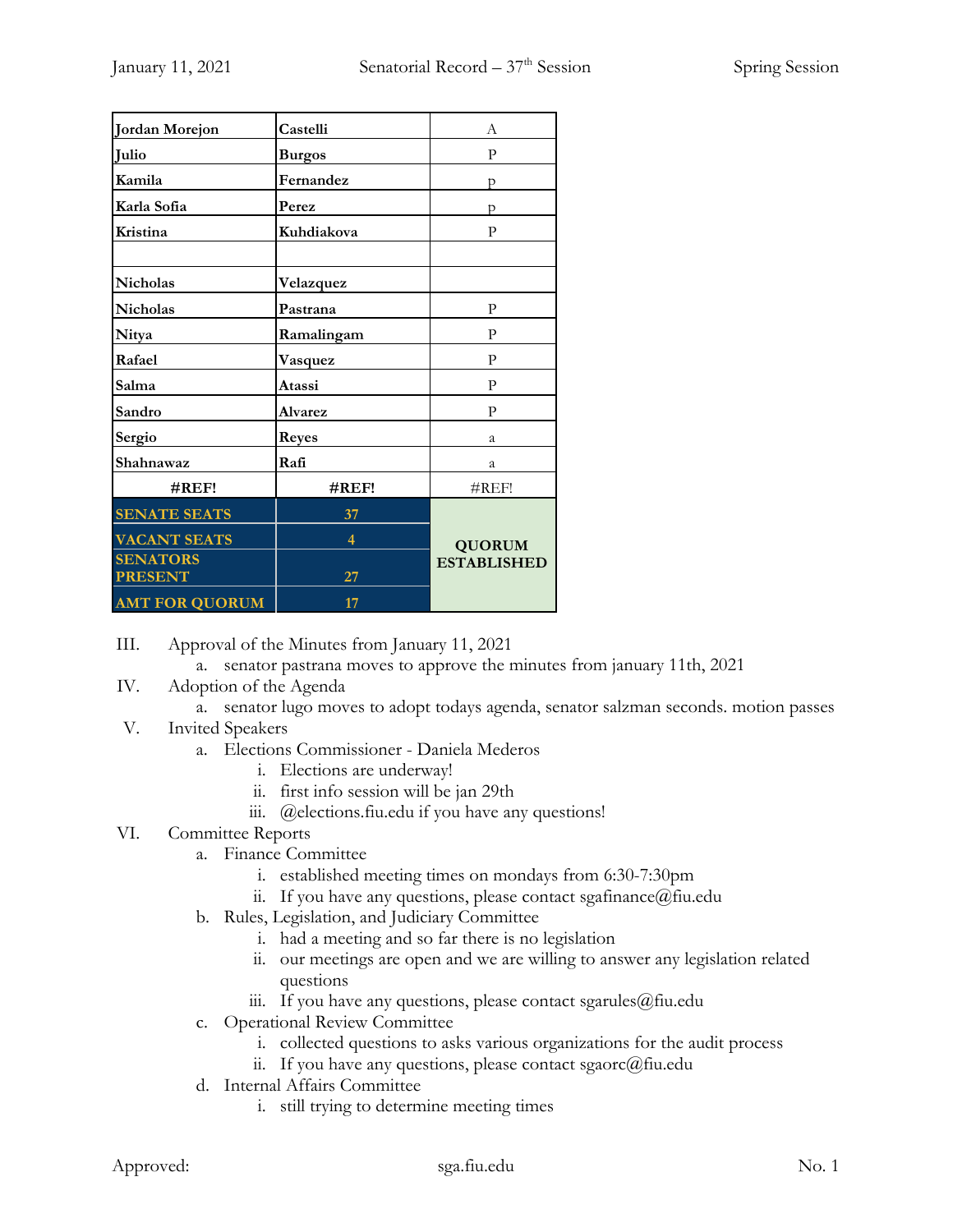- ii. If you have any questions, please contact sgainternal@fiu.edu
- e. Student Advocacy Committee
	- i. meetings will be mondays from 3-4pm
	- ii. If you have any questions, please contact sgaadvocacy@fiu.edu
- f. Graduate and Professional Students Committee
	- i. working on gradskeller event
	- ii. GPSC has been in contact with the governor as well as senator marco rubio to attend event
	- iii. organizing mental health related event
	- iv. GSAW will have mental health events as well
	- v. UGS has allocated new kind of funding for graduate students who want to continue research
	- vi. If you have any questions, please contact GPSCchair@fiu.edu

### VII. Executive Board Reports

- a. Senate Speaker Fraga
	- i. Office Hours are due!
		- 1. if you haven't submitted your hours please do so
	- i. If you have any questions, please email sgaspeaker@fiu.edu
- a. Speaker Pro Tempore Gomez
	- ii. If you have any questions, please email sgaprotemp@fiu.edu
- b. President Valdes
	- i. new updates to constitution
	- ii. holds numerous new positions, such as the governor of the BBC campus
	- iii. If you have any questions, please email sgapres $@$ fiu.edu
- c. Vice President Ibarria
	- i. if you have any questions, please email sgavp $@$ fiu.edu
- d. Comptroller Rubido
	- i. If you have any questions, please email sgacomptroll $@$ fiu.edu
- e. Chief Justice De La Osa
	- i. If you have any questions, please email sgajud@fiu.edu

p.o.p granted to senator magee at 4:34pm

- VIII. Special Orders
	- a. none
- IX. Vetoed Legislation
	- a. none
- X. Second Readings
- XI. Unfinished Business
- XII. New Business
	- a. Housing Senator Confirmation
		- i. Alexander Sutton
			- 1. senator correa moves to go into voting, senator burgos seconds. motion passes
			- 2. senator correa moves to vote by unanimous consent, senator nunez seconds. motion passes.
			- 3. Alexander Sutton has been confirmed!
	- b. Elections Board Member Confirmation
		- i. Manuel Balladares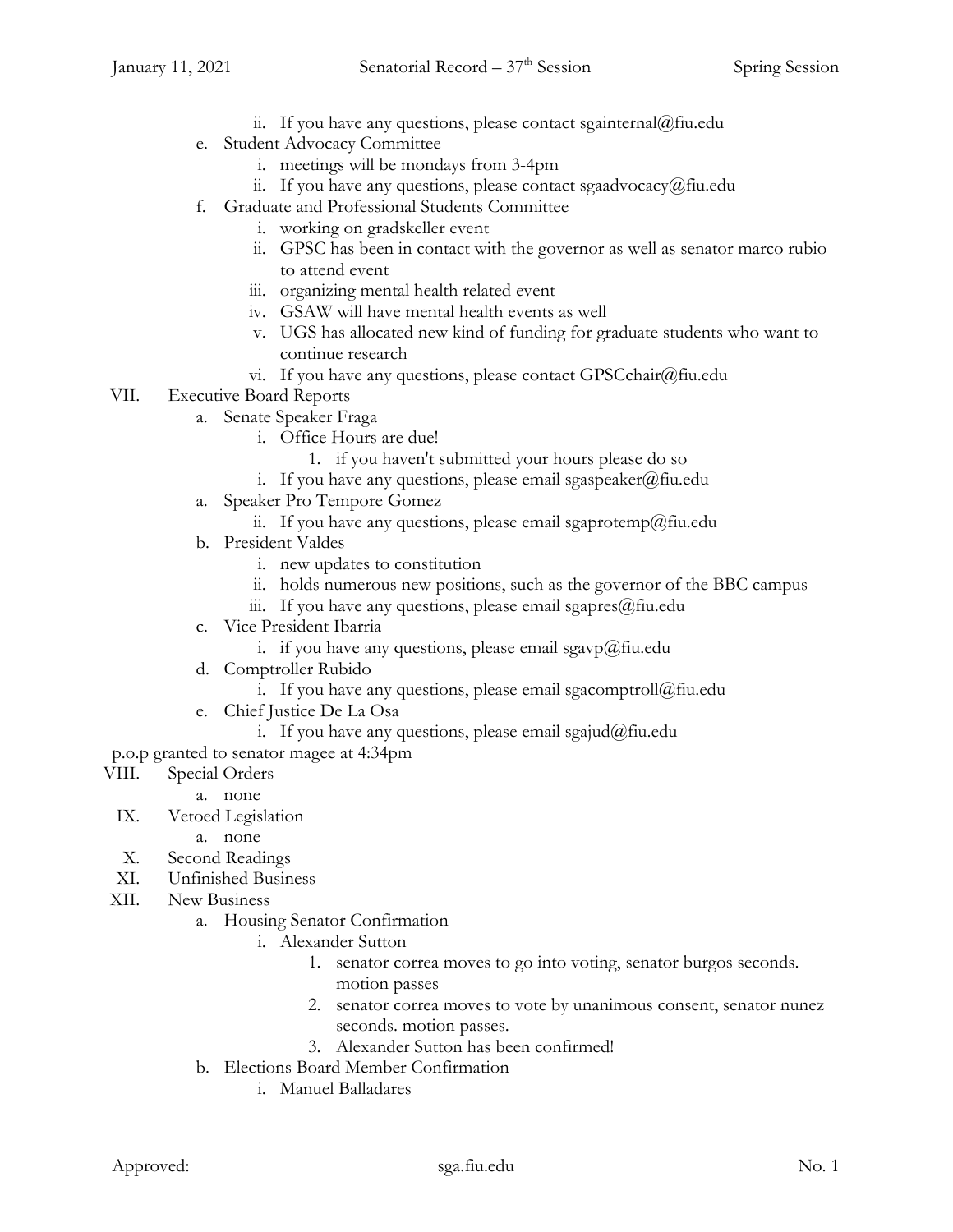- 1. senator ortiz motions to go into 5 minute discussion, senator reyes seconds. motion passes.
- 2. senator lugo moves to extend discussion by 1 minute, senator reyes seconds, motion passes.
- 3. senator ortiz moves to extend discussion by 5 minutes, senator nunez seconds. motion passes.

p.o.p senator khalil at 5:00pm

- 4. senator ramirez moves to extend discussion by 2 minutes, senator lugo seconds, motion passes
- 5. senator vale moves to go into voting, senator salzman seconds, motion passes

| <b>VOTE ON</b>    |               |                  |                   |                   |  |  |
|-------------------|---------------|------------------|-------------------|-------------------|--|--|
| $\#\mathrm{REF}!$ | #REF!         | #REF!            |                   | $\#\mathrm{REF}!$ |  |  |
| Amanda            | Ramirez       | ${\bf p}$        | ${\bf N}$         |                   |  |  |
| Amelia            | Raudales      | ${\bf p}$        | $\boldsymbol{A}$  |                   |  |  |
| Ari               | Salzman       | $\rm{P}$         | $\mathbf N$       |                   |  |  |
| Ashley            | Nuñez         | ${\bf p}$        | ${\bf N}$         |                   |  |  |
| Brianna           | Pumariega     | P                | $\mathbf Y$       |                   |  |  |
| Bryan             | Gomez         | ${\bf p}$        | $\mathbf Y$       |                   |  |  |
| Carlos            | Ortiz         | ${\bf p}$        | ${\bf N}$         |                   |  |  |
| Christian         | Perez         | ${\bf p}$        | ${\bf N}$         |                   |  |  |
| Cristhofer        | Lugo          | $\rm{P}$         | ${\bf N}$         |                   |  |  |
| Cristina          | Vale          | ${\bf p}$        | ${\bf N}$         |                   |  |  |
|                   |               |                  |                   |                   |  |  |
| <b>VACANT</b>     | <b>VACANT</b> |                  |                   |                   |  |  |
| <b>VACANT</b>     | <b>VACANT</b> |                  |                   |                   |  |  |
|                   |               |                  |                   |                   |  |  |
| Alexander         | Sutton        | ${\bf p}$        | $\boldsymbol{A}$  |                   |  |  |
| $\#\mathrm{REF}!$ | #REF!         | #REF!            | $\#\mathrm{REF}!$ | $\#\mathrm{REF}!$ |  |  |
| Hiba              | Khalil        | ${\bf p}$        | $\mathbf A$       |                   |  |  |
| <b>VACANT</b>     | <b>VACANT</b> |                  |                   |                   |  |  |
| <b>VACANT</b>     | <b>VACANT</b> |                  |                   |                   |  |  |
| James             | Magee         | $\rm{P}$         | $\mathbf Y$       |                   |  |  |
| Janelle           | Fraga         | ${\bf p}$        | $\mathbf N$       |                   |  |  |
| Jocelyn           | Correa        | $\rm{P}$         | ${\bf N}$         |                   |  |  |
| Jordan Morejon    | Castelli      | $\boldsymbol{A}$ |                   |                   |  |  |
| Julio             | <b>Burgos</b> | $\rm{P}$         | $\mathbf N$       |                   |  |  |
| Kamila            | Fernandez     | ${\bf p}$        | $\mathbf Y$       |                   |  |  |
| Karla Sofia       | Perez         | $\boldsymbol{A}$ |                   |                   |  |  |
| Kristina          | Kuhdiakova    | ${\bf p}$        | ${\bf N}$         |                   |  |  |

Approved: Sga.fiu.edu Sga.fiu.edu No. 1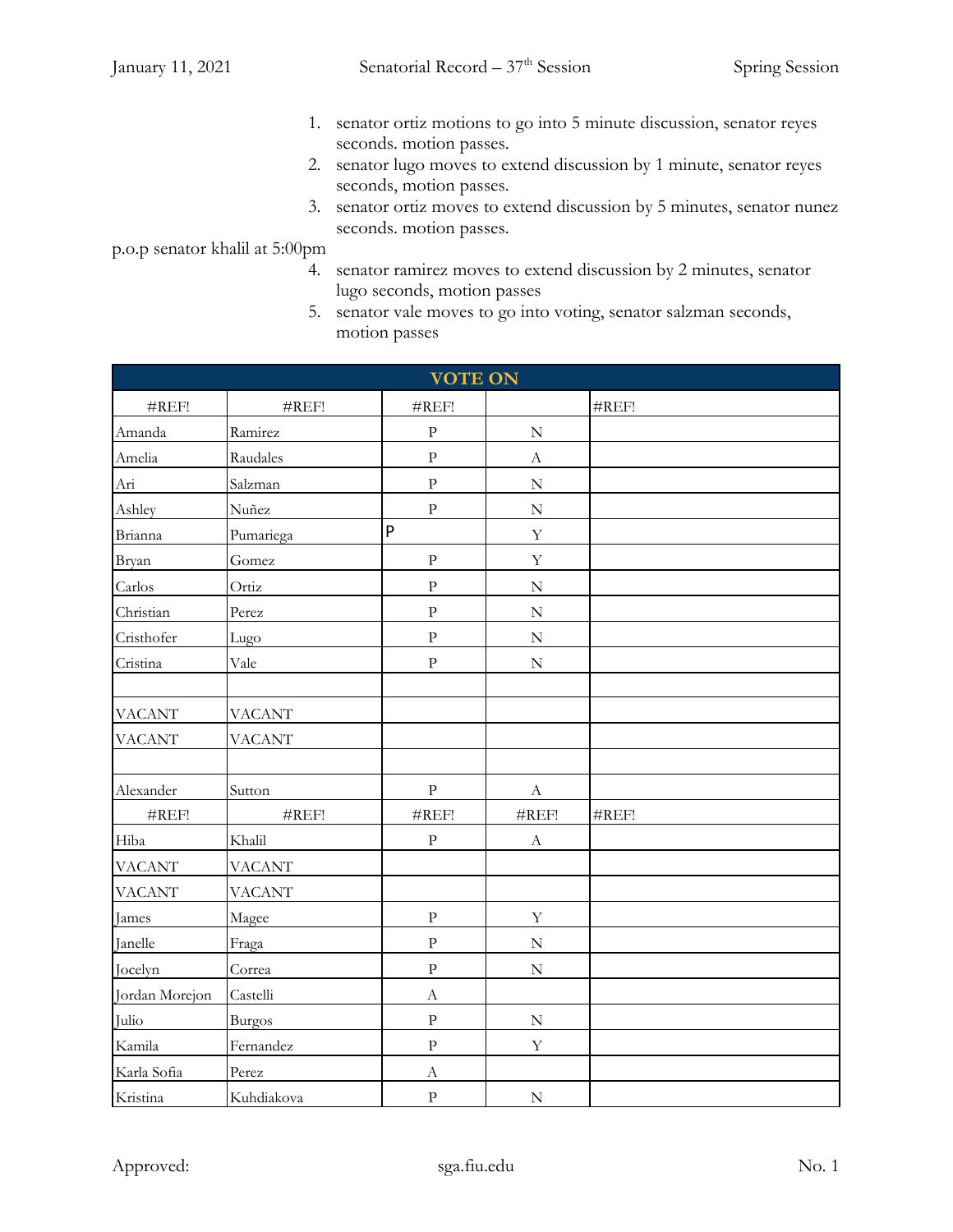| Nicholas                  | Pastrana   | P              | Y           |                      |
|---------------------------|------------|----------------|-------------|----------------------|
| Nitya                     | Ramalingam | P              | N           |                      |
| Rafael                    | Vasquez    | P              | $\mathbf N$ |                      |
| Salma                     | Atassi     | P              | Y           |                      |
| Sandro                    | Alvarez    | $\mathbf{P}$   | N           |                      |
| Sergio                    | Reyes      | P              | N           |                      |
| Shahnawaz                 | Rafi       | $\mathbf{P}$   | N           |                      |
| $\#REF!$                  | #REF!      | $\#REF!$       | #REF!       | #REF!                |
| <b>QUORUM ESTABLISHED</b> |            | <b>YAY</b>     | 7           |                      |
|                           |            | <b>NAY</b>     | 17          | <b>DOES NOT PASS</b> |
|                           |            | <b>ABSTAIN</b> | 4           |                      |

7-17-4 motion does not pass

p.o.p senator pastrana 5:11pm

- ii. Simon Pietro Magrelli
- iii. speaker pro temp gomez moves to extend q&a period by 1 minute, senator lugo seconds. motion passes
- iv. senator lugo moves to close q&a, senator velasquez seconds. motion passes.
- v. senator vale moves to go into voting, senator lugo seconds. motion fails.
- vi. senator lugo moves to go into a 5 minute discussion, senator ortiz seconds. motion passes.
- vii. senator lugo moves to close discussion period, senator ortiz seconds
- viii. senator nunez moves to go into voting, senator lugo seconds
- ix. senator ortiz moves to vote by unanimous consent, senator lugo seconds. motion passes. simon Magrelli is confirmed!

#### XIII. Advisor Report

- a. student leadership summit is next saturday. from 9am-3pm
- b. blue and gold week is this week so take advantage of all the events taking place! all the days are on SGA and campus life social media
- c. emails have been sent out for composites, if you don't have a polo you can get one the day you sign up.
- XIV. Public Forum
	- a. New York Times FIU Representative Daniela Gonzalez
- XV. Senate Forum

a.

#### XVI. Announcements

- a. speaker fraga moves to open lower division vacancy, senator ortiz seconds, motion passes
- b. speaker fraga moves to open the two nursing vacancies, senator nunez seconds. motion passes
- c. speaker fraga moves to open housing vacancy, speaker pro temp gomez seconds, motion passes